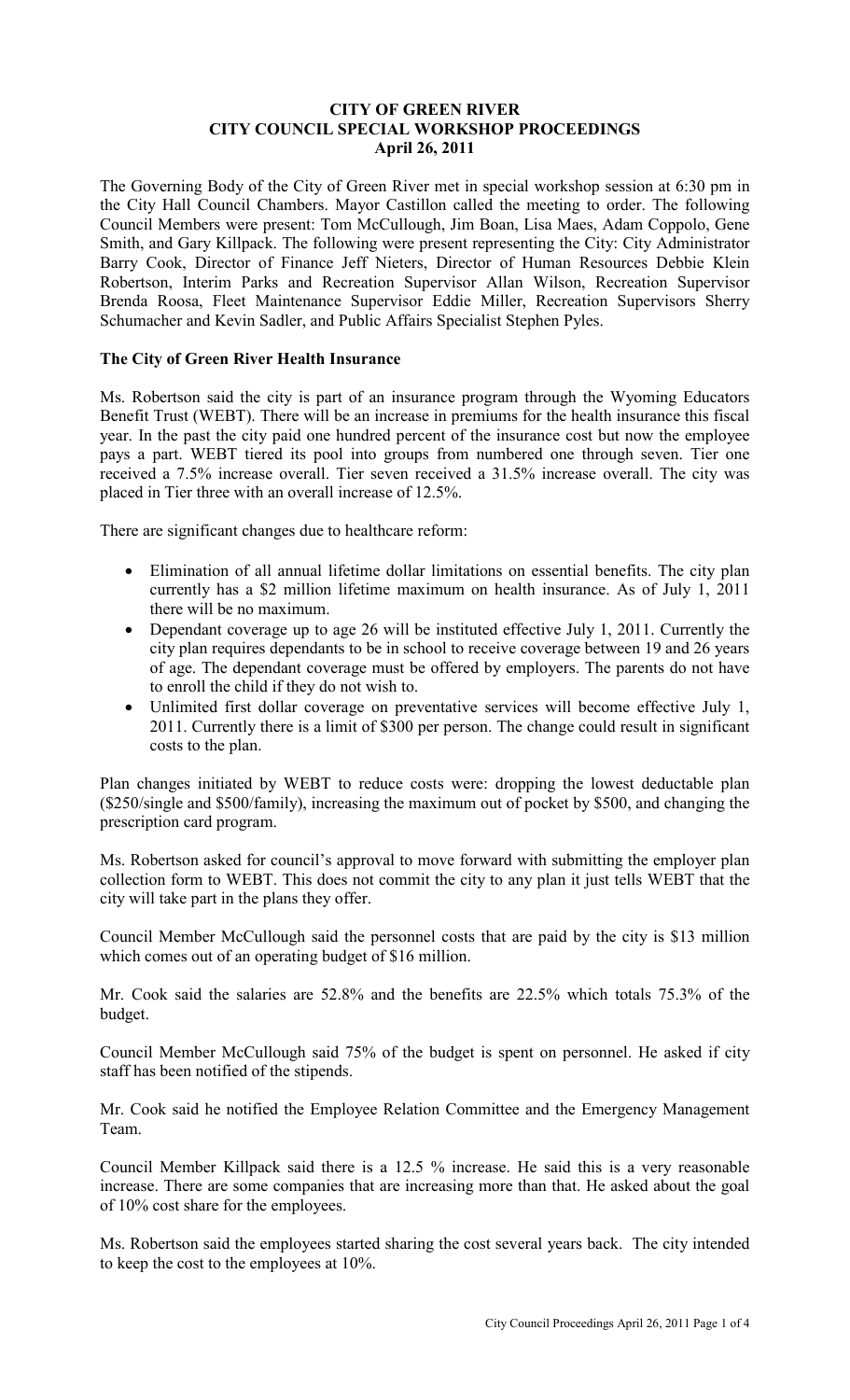Council Member Killpack asked if they had gone above the 10%.

Ms. Robertson said yes. They offered more than one plan to help offset the cost to the employees. WEBT does allow the city to offer up to three plans.

Council Member Killpack asked why the employees share is not at 10% across the board.

Ms. Robertson said the different tiers of benefits offered are different in cost so the premiums are different.

Council Member Killpack asked who comes up with the costs of the plan.

Ms. Robertson said WEBT tells the city what the premium is, they take the employers share out of it, and the difference is what the employee will have to pay.

Council Member Killpack asked if the employee's will have to pay more this year.

Ms. Robertson said yes.

Council Member Killpack asked if there was any way they could leave the employee's share at 10%.

Mr. Cook said yes they could, but the city would have to pay the difference. Mr. Cook said he was directed to freeze the city's share, and with the premiums rising the costs are higher for the employee's.

Council Member Killpack said if they give the employees a 3% raise, it would go to health care.

Mr. Cook said a \$1350 stipend (full-time employees) is in the budget to be given in July and December. The employees may have all or some of the stipends go towards the health care premiums.

Council Member McCullough noted the employees share is all going to depend on what coverage the employee chooses to have.

Council Member Killpack said his problem is that a person that is single will be paying a higher premium than a family.

Council Member Coppolo said the cost is higher because of family coverage.

Council Member Killpack asked if a married couple is working for the city, who has the plan.

Ms. Robertson said one person carries the insurance.

Council Member Coppolo said most of the time, in corporations, they offer the married couples the insurance but only one of them carries it for both.

Council Member Maes said the federal health care bill has affected the costs. Employees are going to have to check to see what their personal needs are.

She said previously the city had gone out for bid for the insurance and it helped with the costs. She asked if this could be looked into for next year.

Ms. Robertson said typically it is beneficial to go out for bid every three to five years.

Mr. Cook said he would recommend going out for bid this year or next year since the city would be in the fourth or fifth year on this plan.

Council Member Killpack said to be cautious on how many times they go out for bid. If they go out to often, they will not get the good companies to bid.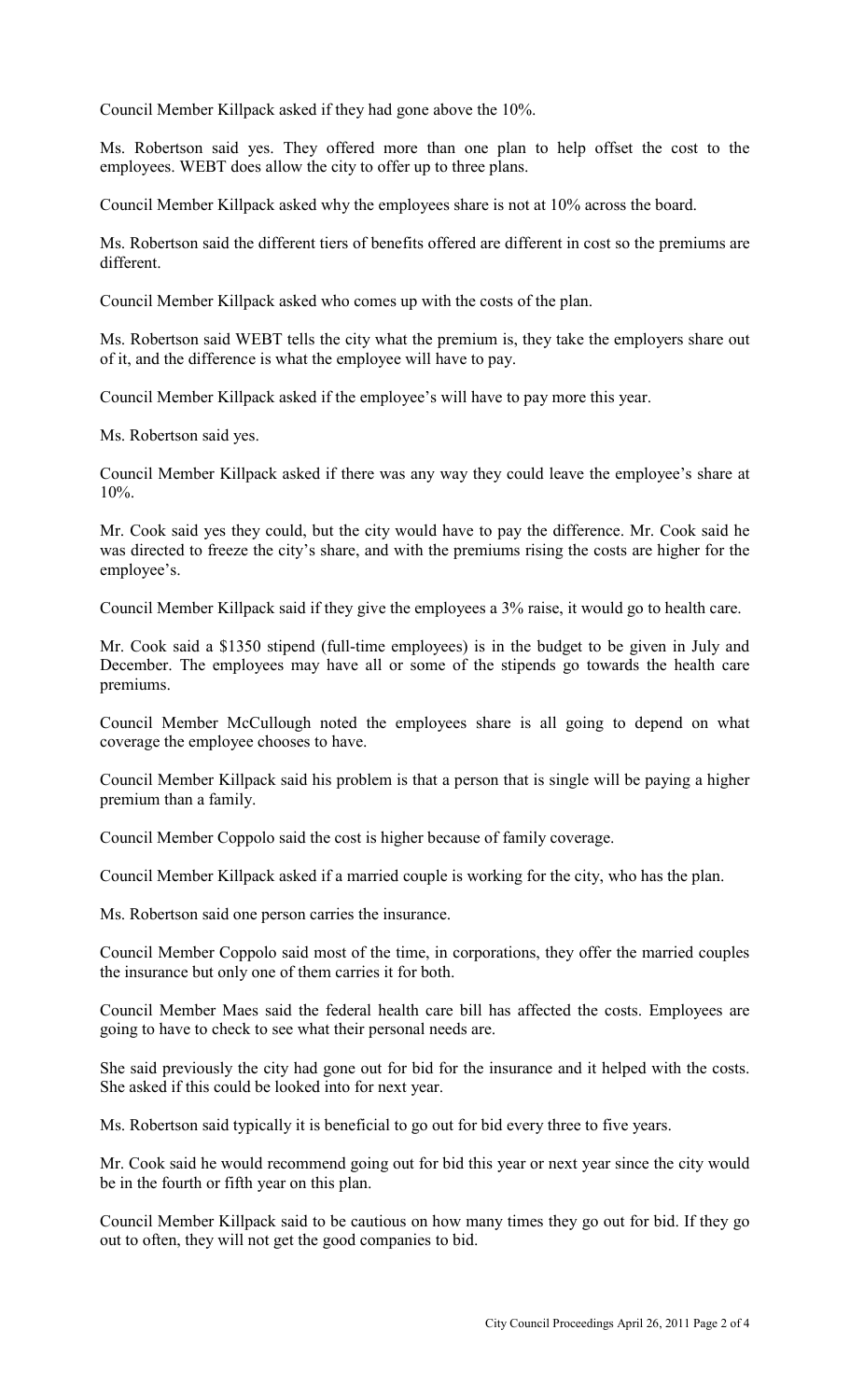Council Member Coppolo asked if the city offers health savings account for employees. This is a good option because it does not cost anything and if they take a lower deductable they can save money to help pay for the costs.

Ms. Robertson said no, not at the moment, but WEBT has a plan with the health saving account eligibility. She does not know what the reform is going to do with the health saving account later, but it is an option.

Council Member Smith asked how much of the increase is due to the reform.

Ms. Robertson said about half is what they anticipated.

Council Member Killpack asked what the total claims paid by the city was.

Ms. Robertson said the premium paid was \$1.7 million and the claims paid were \$3.1 million.

Council Member Killpack asked if this was for this year or all participating years combined.

Ms. Robertson said this year only.

Council Member Killpack suggested the city keep their plan then. It's a deal.

The Mayor asked how many employees are covered in the plan and have we considered buying back alternative insurance sources. Some corporations and organizations look at offering incentives to be covered under the spouse's insurance.

Ms. Robertson said they have the full-time employees and some of the contract employees covered, so around 126. She believes there are entities in the county that do offer something like that but they have not looked into it.

The Mayor said there could be a significant savings if this was offered.

Council Member Coppolo asked if he was referring to getting extra money on your paycheck if you do not take the insurance.

Ms. Robertson said she has heard of agencies offering a benefit bank, which is a flat rate given to the employees and they can put it into something else.

Council Member Killpack said that is how the college does it. They set up a cafeteria plan and if they do not want the insurance they take the money and put it into the cafeteria plan instead of paying for insurance.

The Mayor said this could save money for both. He would like to have staff check into it. He said this was an issue last year and the employees picked up the cost of the change. With the change this year it would be a total cost increase of 18% to employees in two years.

Council Member McCullough asked if there was any way for the city to help cover the increase. The city could pay an additional \$100,000 towards the health care cost. He asked Ms. Robertson to run the numbers with this option to see where they are at.

Council Member Smith said he agrees with Council Member McCullough. He asked if Mr. Cook would get information from other areas within the state on their personnel cost to compare.

Council Member Killpack said he supports what has been said, and he would like to see if the city could absorb some of the increase. At best absorb the whole 12%, but at the least 6%. He thinks it is a large amount for the employees to cover. It should be straight across the board on what the employees have to pay.

Ms. Robertson said at the next council meeting she will bring the employer selection plan and the information on the health saving accounts.